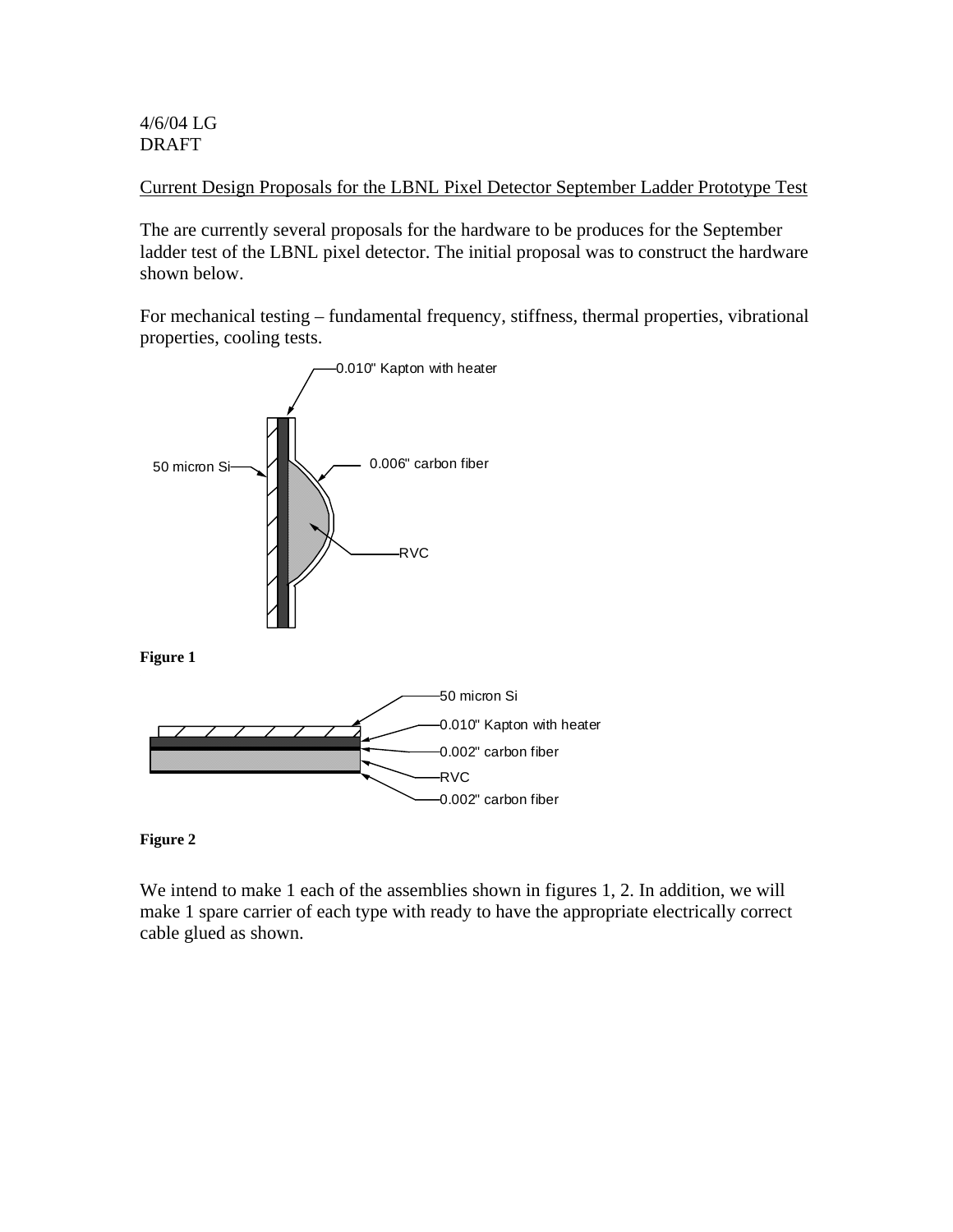

## **Figure 3**

For system electronics and detector performance we intended to produce the system shown schematically below.



## **Figure 4**

After discussions with Volker and new information about the availability of a different ADC that may be what is ultimately used in Robin's chip. We also consider producing the following electronic and detector performance system.



**Figure 5**